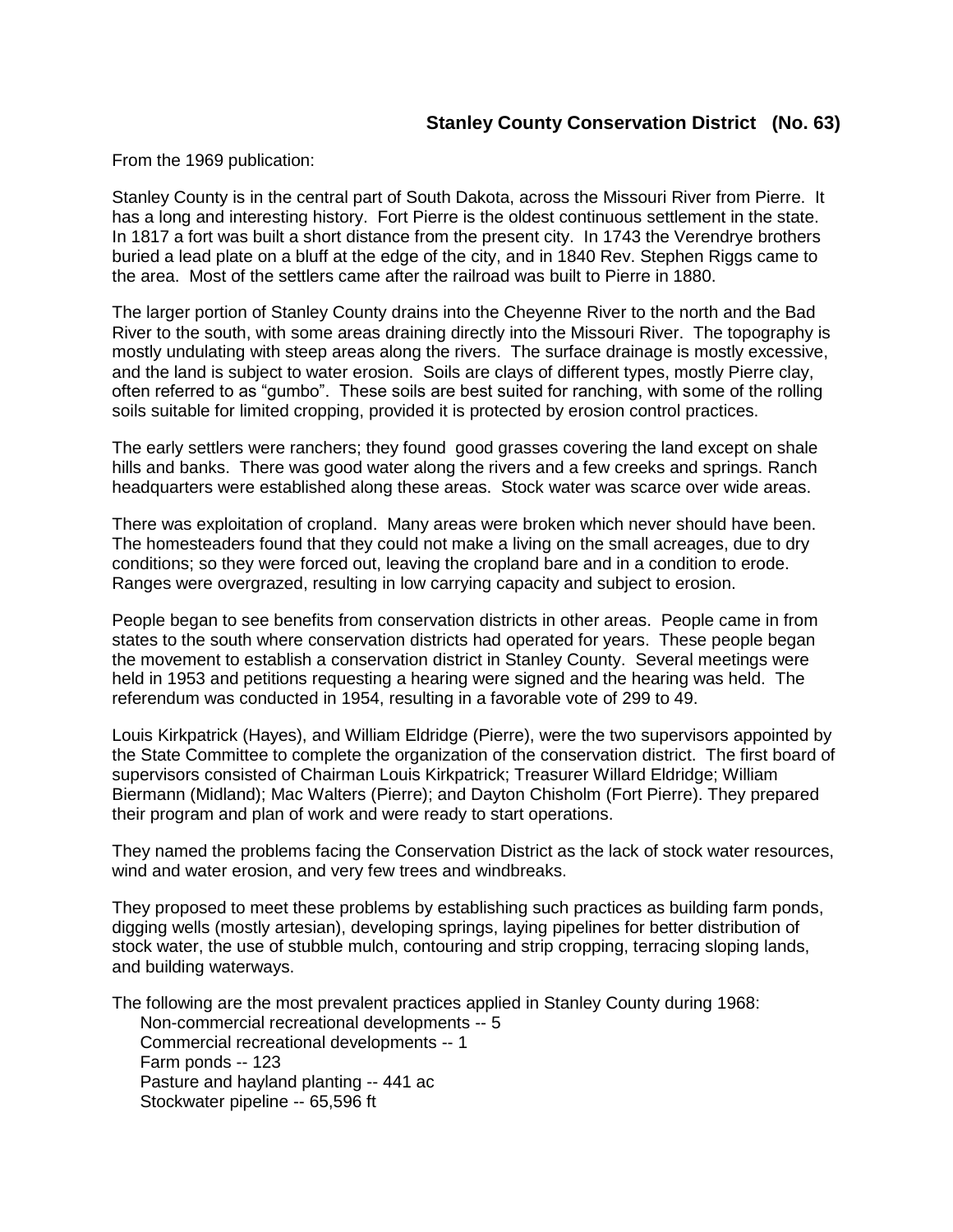Range seeding -- 150 ac Artesian wells -- 2 Farmstead feedlot windbreaks, tree plantings - 59.9 ac Grade stabilization structures -- 2 Grassed waterways -- 48.6 ac Stubble mulching -- 491 ac Cropland to grassland -- 161.6 ac

The following served as supervisors for the number of years indicated, and all served as chairman of the board of supervisors: Louis Kirkpatrick (Hayes, 16yrs), Willard Eldridge (Pierre, 11 yrs), William Bierman (Midland, 15 yrs), Dayton Chisolm (Fort Pierre, 15 yrs), Mac Walters (Pierre, 6 yrs), Paul Weber (Fort Pierre, 9 yrs), and DuWayne Slaathaug (Fort Pierre, 6 yrs).

The 1969 supervisors were Chair Paul Weber, Vice Char Louis Kirkpatrick, Treasurer DuWayne Slaathaug, Supervisor William Biermann, and Supervisor Dayton Chisholm.

Update provided in 2012:

During the 1970's the following individuals served as supervisors to the Stanley County Conservation District at one time or another; D. A. Slaathaug, Paul Webber, Marvin Olson, Delwin Jensen, Richard Gould, Raymond Livermore, Dan Jones Louis Caldwell, Larry McQuistion, and Jeff Mortenson, .

Through the years, (1980's through 2011) Brent Pries was the only conservation district manager to be employed full time. Kendall Newling, Jerry Thelen, Paul Ingel and Jim Lawhon were employed as technicians and coordinators for water quality projects.

Administrative Secretaries were shared with Hughes County Conservation District. Betty Hunt, Candy Scheibe, Patricia Holso, Sandra Moos, Vivian Jackson, Alberta Olson, Sherri Cass, and Shelly O'Daniel all held the administrative secretary position starting in the 1970s through 2011.

The board was involved in Soil Stewardship Week. Local churches were supplied applicable material by the Stanley County Conservation District. They also assisted the Stanley County Commissioners in work to accelerate the Soil Survey, aided with the development of the GPCP Docket, and worked to develop and adopt the Erosion and Sedimentation Standards for land disturbing activities in Stanley County. Producers had the chance to voice concerns on conservation programs' need and effectiveness at the Resource Conservation Act public meeting hosted by Stanley County Conservation District.

Education seemed to be a priority to the board as they helped fund different events including scholarships for producers to attend the soil and moisture clinic at SDSU and provided conservation booklets to the public. The Conservation District nominated producers for the Range Man of the Year. They also participated in the GSDA contest, nominating producers from Stanley County. Many students were funded the opportunity to participate in the South Dakota Wildlife Federation Conservation Camp, Glacial Lakes Region Youth Conservation Camp, and Youth Range Camp through the Conservation District as well.

Hughes and Stanley Conservation Districts joined to put out a newsletter each month starting in the 70s. This eventually turned into a quarterly publication that received many awards and recognitions. It is still in circulation today!